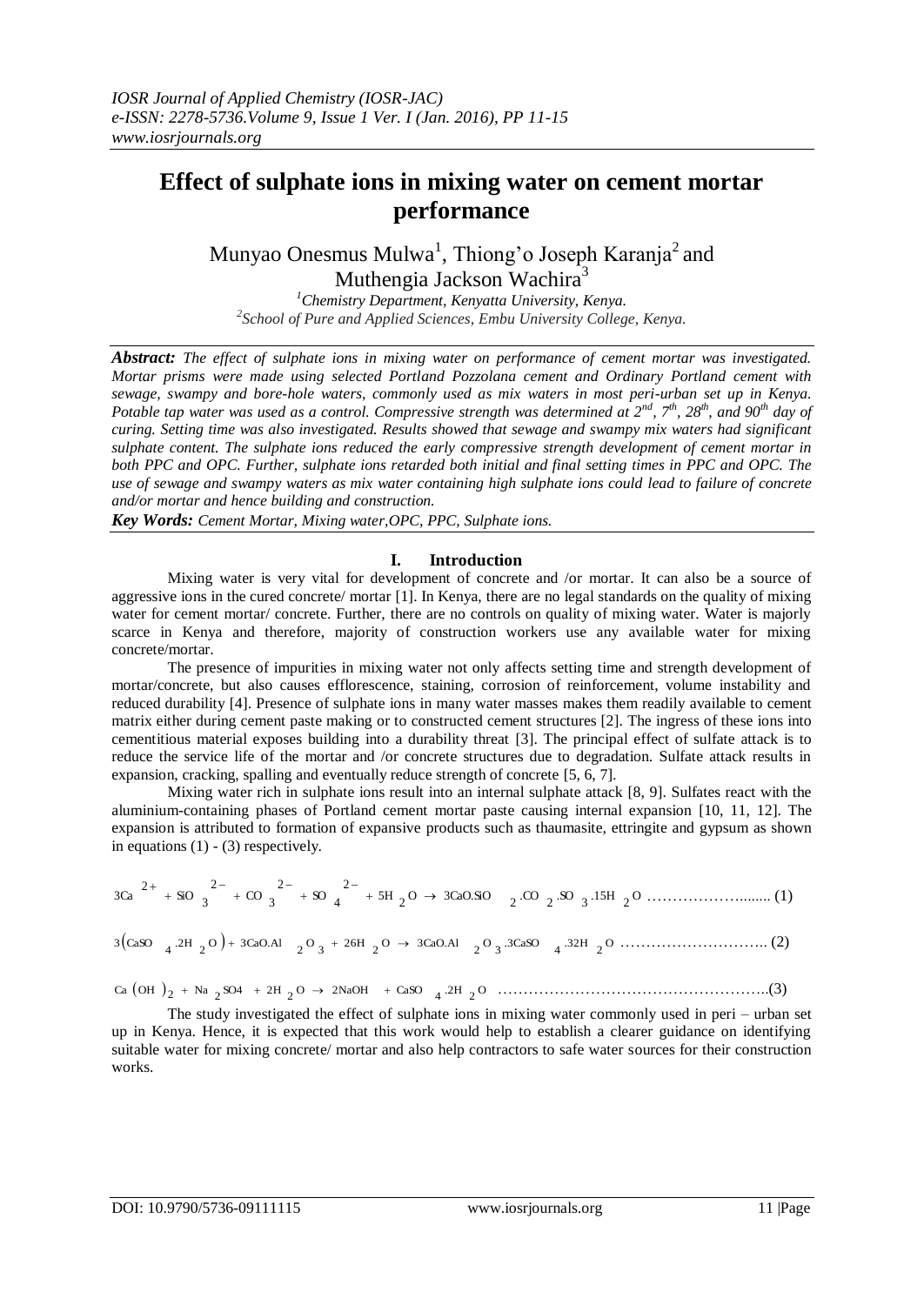# **II. Experimental Procedure**

The test waters were sampled randomly from various construction sites in Nairobi, Kenya. They were kept in a 20 litre plastic containers and well labelled as per the water source. Potable tap water was used as supplied by Nairobi City Water and Sewerage Company. The concentration of sulphate ions was determined in accordance to ASTM D 516 [18].

The test cements were sampled from the Kenyan cement manufacturing plants and labelled as OPC and PPC. Mortar preparation and curing was done in accordance with Kenya Standard KS EAS 148-1 (2000) [19]. Potable tap water was used as a control. Test prisms of 40 mm x 40 mm x 160 mm size were prepared from a batch of a plastic mortar using sample water vis a vis potable tap water. Mortar was mixed mechanically using an automated mixer model JJ- 5. The compressive strength was determined using compressive strength machine model YAW-300 at  $2<sup>nd</sup>,7<sup>th</sup>,28<sup>th</sup>$  and 90<sup>th</sup> day of curing. The test results were graphically presented.

The cement paste for determining setting time was prepared in accordance with KS EAS 148-3: (2000) [20] using cement paste mixer model NJ- 160. 125 g of each test water was weighed and poured in the mixer bowl to which 500 g of test cement was carefully added in about 5 to 10 seconds and the paste mixer switched on. The cement paste was mixed vigorously in a paste mixer and transferred immediately in a mould placed on a lightly greased plane base plate. The mortar paste was filled into the mould and the excess was removed by a gently sawing motion with a straight-edged steel ruler in such a way as to leave the paste filling the mould and having a smooth upper surface. The mould was placed in a humidity cabinet set at a temperature of  $25 \pm 1$  °C. Vicat apparatus was used to determine initial and final setting times. The same was repeated using potable tap water and the setting time results compared graphically.

# **III. Results and Discussions**

# **3.1 Analysis Results for SO<sup>4</sup> 2- ions in Test Water Samples**

The results for test water samples are presented in table 1

| A WIJAY AT A YUV ALVUMANJ AVA TI MVYA IJIMAANJAYU |                              |
|---------------------------------------------------|------------------------------|
| <b>Mix water Source</b>                           | $SO_4^2$ (ppm) Mean $\pm$ SE |
| Sewage Water                                      | $955.52 \pm 2.32$            |
| Swampy Water                                      | $788.83 \pm 0.53$            |
| <b>Runoff Water</b>                               | $233.55 \pm 0.04$            |
| Bore hole Water                                   | $74.66 \pm 0.02$             |
| Potable tap Water                                 | $7.28 \pm 0.02$              |

# **Table 1: Test Results for Water Samples**

Sulphate ion content in test waters varied significantly from different water sources .Sewage and swampy water had the highest sulphate concentrations in comparison to other test waters. ASTM C 1602/ C 1602M-12 requires that a suitable mixing water for concrete should have sulphate ion concentration of  $\leq 250$ ppm [13]. From the test results, sewage water and swampy water indicated high sulphate levels as compared to the ASTM standard requirements. The sulphates could be a source of internal sulphate attack to mortar or concrete. Internal sulphate attack leads to an overall loss of concrete strength[9].

The products of sulphate attack (gypsum, ettringite and thaumasite) are dependent on conditions favourable for one product or the other to be formed. Thaumasite sulphate attack for example, is much favoured by the presence of CaCO<sub>3</sub>, mixing or contact water with  $SO4<sup>2</sup>$  and low temperatures. Mingyu *et al.* (2006) while studying on the thaumasite form of sulphate attack in concrete of Yongan Dam observed that  $Ca(OH)_{2}$ reacted with  $SO_4^2$  to form gypsum (CaSO<sub>4</sub>.2H<sub>2</sub>O). The formed gypsum further reacted with CSH and CaCO<sub>3</sub> to form thaumasite.

# **3.2 Compressive Strength Test Results**

Fig. 1 shows the compressive strength performance of PPC and OPC whereas figure 2 shows the percentage change in compressive strength of PPC and OPC in different mix waters.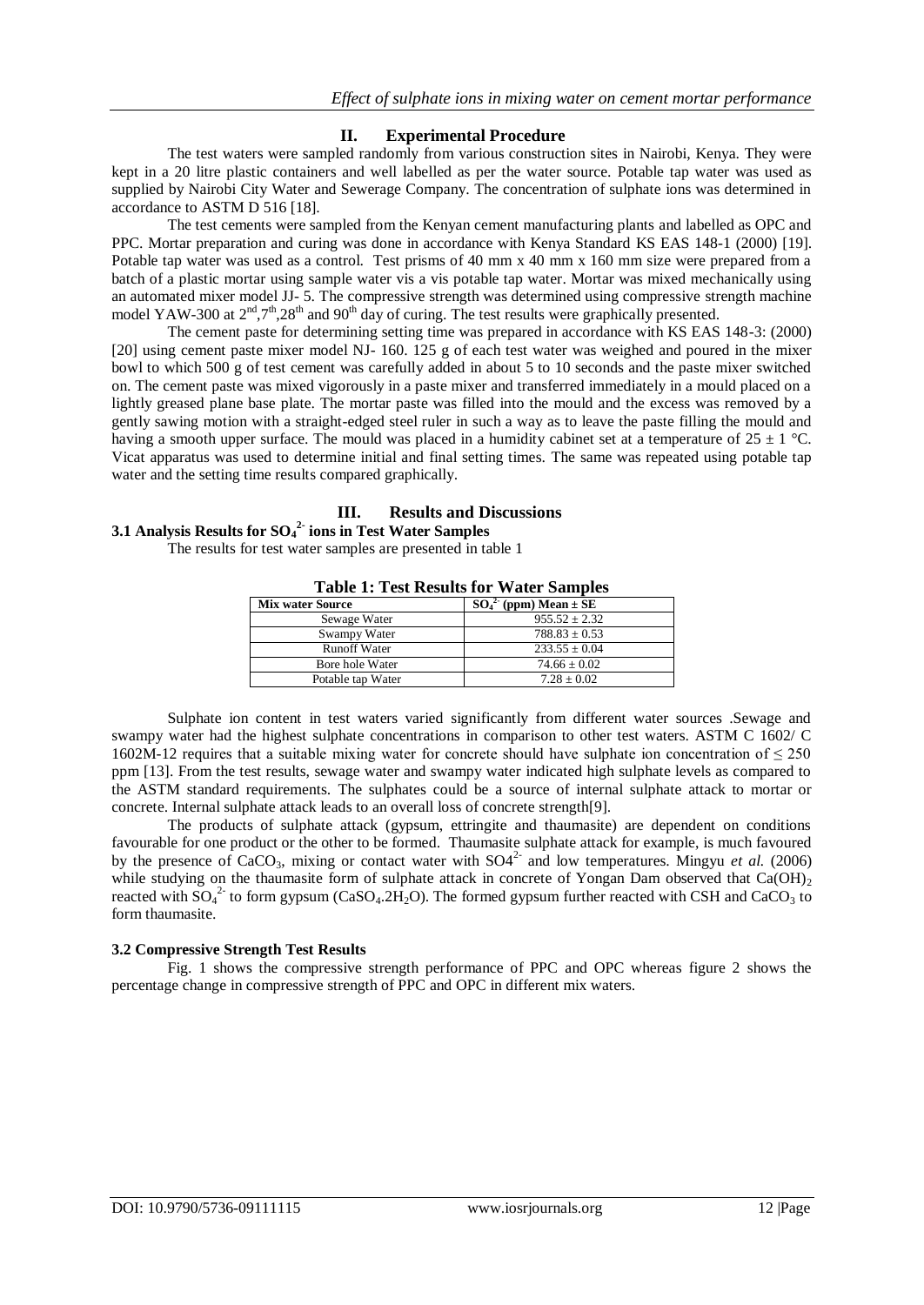

*Effect of sulphate ions in mixing water on cement mortar performance*

**Fig.1: Compressive Strength Performance for PPC and OPC in Different Mix Waters**



**Fig.2: Percentage change in Compressive Strength Performance for PPC and OPC in Different Mix Waters**

The test results showed that the compressive strength increased with increase in curing period for both test when mixed with all test waters. The degree of hydration increases with curing period and thus increasing the gel/ space ratio. This leads to increase in compressive strength. The test results showed that cement mortar made with tap, runoff and bore-hole mix waters met the compressive strength requirements at all curing ages as described in KS EAS 18-1: 2001[14].

It was however observed that the cement mortar made with sewage and swampy mix waters did not meet the standard requirement. The compressive strength was lower as compared to tap, borehole and runoff water in both test cements. This could be attributed to higher sulphate ion concentration in the mix waters as shown in table 1. Sulphate ions forms deleterious expansive products such as thaumasite, ettringite and gypsum in cement. The effect of these ions lead to decline in physical properties of cement mortar and /or concrete such as compressive strength. Similar observations were made Sunil Kumar in 1994 [15].

OPC exhibited more decreased compressive strength than PPC. This could be attributed to high  $C_3A$ phase in OPC than PPC. The presence of a higher proportion of aluminate phase increases the uptake of the  $SO_4^2$  in OPC hence making it more prone to sulphate attack. This is as shown in figure 2. The less decreased compressive strength in PPC as compared to OPC could be attributed to low permeability from the resultant secondary CSH from pozzolanic reaction. Pozzolana grains arrangement between the cement grains and the aggregates also contributes to reduction of sulphates permeability.

The effect of sulphate ions on cement mortar / concrete has been investigated by many authors. Ranjani *et al, 2012* for example while studying on the behaviour of foam concrete under sulphate environments observed that sulphate ions resulted to expansion of concrete. The authors attributed this to formation of expansive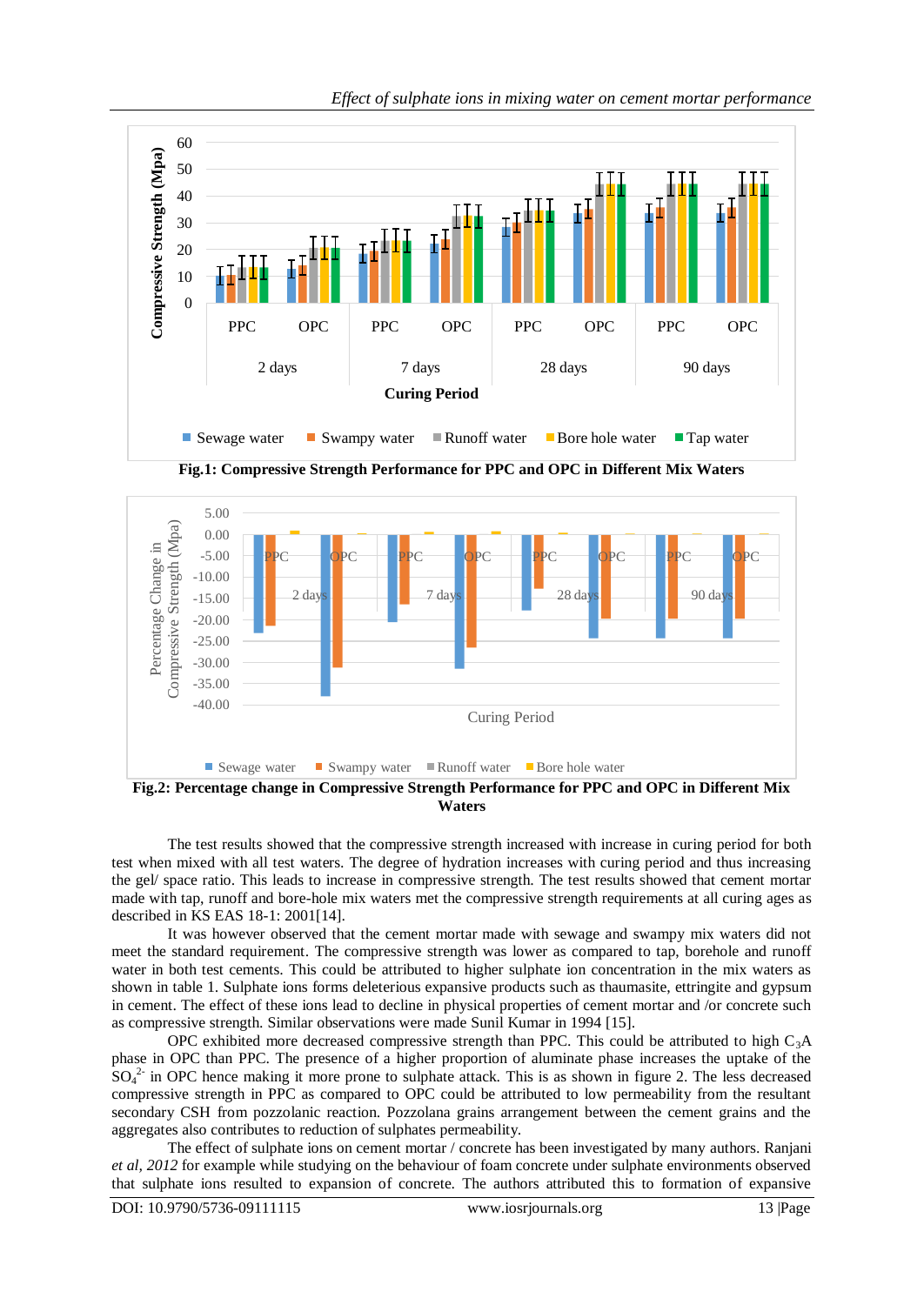products such as ettringite, thaumasite and gypsum. These expansive products results to reduced concrete durability. Mingyu *et al,*2006 made similar observations [16, 17].

#### **3.3 Setting Time Test Results**

Figure 3 shows the test results for initial and final setting times for PPC and OPC when mixed with different test mix waters.



**Fig. 3: Initial and Final Setting Times for PPC and OPC in Different Mix Waters**

The initial and final setting times for PPC and OPC met the KS EAS 18-1:2001 requirements when mixed with runoff, bore-hole and tap water. Sewage and swampy mix waters exhibited prolonged setting times in both OPC and PPC. This could be attributed to high sulphate ion concentration as shown in table 1. Sulphates are known to retard the setting time of cement mortar and/ or concrete. Sulphates reacts with  $C_3A$  phase in cement in presence of water to form ettringite. Ettringite slows down the hydration process by forming a diffusion barrier on the surface of  $C_3A$ .

Presence of sulphate ions also contributes to formation of excess gypsum in the concrete which slows down the hydration process and thereby retarding the setting of the cement mortar and/or concrete.The effect of sulphate ions on the setting behaviour of cement has been investigated by many authors. Kumar *et al*, in 1994 while studying the effect of sulfates on the setting time of cement and strength of concrete observed that the type of sulphate ion and the concentration affects the setting time significantly.

#### **IV. Conclusion**

The results of this work showed that mixing water with high sulphate ions reduces the compressive strength development of cement mortar. This may lead to failure of concrete works. It was further observed that sulphate ions retards setting times both in PPC and OPC. This may affect workability of cement paste and hence its placement period. It is therefore necessary for prior analysis to be carried out before sewage and swampy waters are used as mix waters for cement mortar and/or concrete.

### **Acknowledgements**

The authors wish to acknowledge the assistance accorded by Kenyatta University, Ministry of Mining and Savannah Cement Limited- Kenya.

#### **References**

- [1]. Neville A. Water and Concrete- A love hate relationship point view. Concrete international journal, **2000,** 22, 34-38.
- [2]. Tibbets DC. Performance of concrete in sea water. Canadian building series: University of Toronto, **1968,** pp 178- 180.
- [3]. Treadaway K.W.J and Bamforth PB. Minimizing the risk of chloride induced corrosion by selection of concreting materials in corrosion of reinforcement in concrete. Elservier: London, **1990,** pp 119-121.
- [4]. Taylor H.F.W. Cement chemistry. London: Taylor and Thomas Telford Services LTD; **1997**.

[5]. Ding Q.Lu.Hu and Yong H. Preparation of high impermeable and crack resistance chemical admixtures and its mechanism. Material Science Journal,**2002,** 17, 70-73.